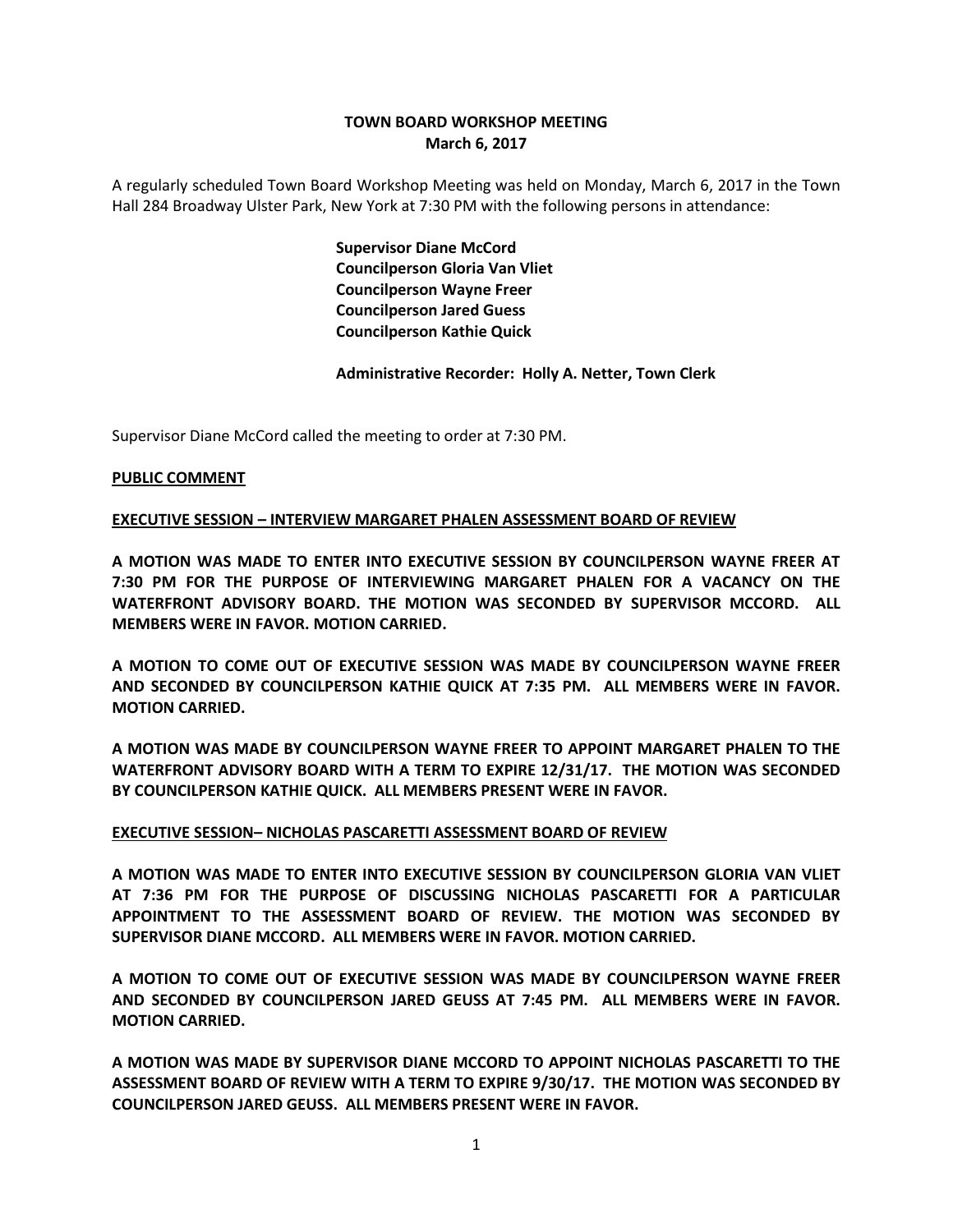#### **RECREATION BUILDING – DAN VEDDER**

The Board discussed the estimates Dan Vedder obtained for the construction of the new Recreation Garage on the Town Hall property. Bids were solicited from at least three companies in each field. However, the challenge has been getting companies interested in submitting a bid. Dan answered various questions the Board had relating to the building. There are Capital funds left from the construction of Town Hall that can be used for the building and the existing property will be sold. An appraisal of the current building needs to be obtained for the sale of the property. A question regarding the price of the overhead doors was raised. Dan will follow up in the morning and pass the information along to the Board.

## **TOWN OF ESOPUS CIVIL DEFENSE DEPUTY DIRECTOR APPOINTMENT RESOLUTION**

**BE IT RESOLVED,** by the Town Board of the Town of Esopus, in the County of Ulster, State of New York, as follows,

**WHEREAS** the Town Board has recommended Salvatore Morello, III, to fill the position of Civil Defense Deputy Director, and

**WHEREAS** UC Emergency Management Department requests the Town Board appoint an individual to serve as a conduit to attend meetings and bring back information to the Town Board in a timely manner;

**THEREFORE, BE IT RESOLVED** that the Town of Esopus Town Board appoints Salvatore Morello, III to fill the position of Civil Defense Deputy Director.

| <b>Resolution offered by:</b> | <b>Supervisor Diane McCord</b>   |
|-------------------------------|----------------------------------|
| Seconded by:                  | <b>Councilperson Jared Geuss</b> |

**The vote of the Town of Esopus Town Board being as follows:**

| <b>Councilperson Gloria Van Vliet</b> | Ave |
|---------------------------------------|-----|
| <b>Councilperson Wayne Freer</b>      | Ave |
| <b>Councilperson Jared Geuss</b>      | Ave |
| <b>Councilperson Kathie Quick</b>     | Ave |
| <b>Supervisor Diane McCord</b>        | Ave |

**Resolution duly adopted.**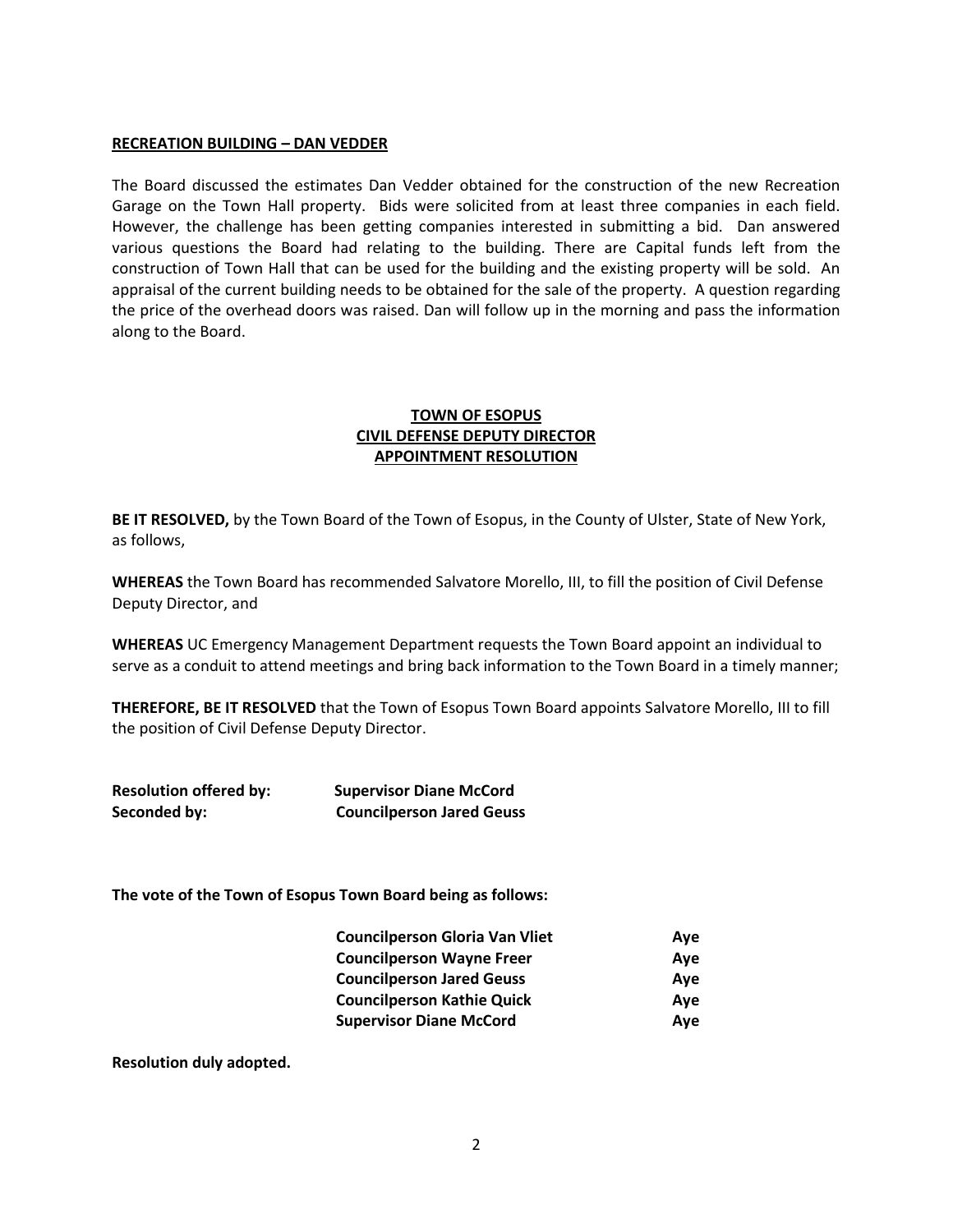### **MOTION TO APPOINT OFFICERS FOR VARIOUS BOARDS**

**SUPERVISOR DIANE MCCORD MADE A MOTION TO MAKE THE FOLLOWING APPOINTMENTS:** 

**JANET BELUCI IS APPOINTED CHAIRPERSON TO THE WATERFRONT ADVISORY BOARD TERM TO EXPIRE 12/31/2017**

**MARION ZIMMER IS APPOINTED CO-CHAIRPERSON TO THE WATERFRONT ADVISORY BOARD TERM TO EXPIRE 12/31/2017**

**JARED GEUSS IS APPOINTED CHAIRPERSON TO THE COMPREHENSIVE PLAN BOARD TERM TO EXPIRE 12/31/2017**

**FRED ZIMMER IS APPOINTED CO-CHAIRPERSON TO THE COMPREHENSIVE PLAN BOARD TERM TO EXPIRE 12/31/2017**

**JANET BELUCI IS APPOINTED SECRETARY TO THE COMPREHENSIVE PLAN BOARD TERM TO EXPIRE 12/31/2017**

**HOWIE SLOTNICK IS APPOINTED CHAIRPERSON TO THE ECONOMIC DEVELOPMENT COMMITTEE**

**DOLLY DECKER IS APPOINTED SECRETARY TO THE ECONOMIC DEVELOPMENT COMMITTEE**

**MOTION WAS SECONDED BY COUNCILPERSON KATHIE QUICK. ALL MEMBERS OF THE BOARD WERE IN FAVOR. MOTION CARRIED.** 

## **RESOLUTION TO APPROVE SIGNING OF ROEMER, WALLENS, GOLD & MINEAUX CONTRACT**

**Be it resolved,** by the Town Board of the Town of Esopus, in the County of Ulster, State of New York the following;

**Whereas,** there is a need to hire a law firm for the purpose of handling any Town Disciplinary actions against an employee, and

**Whereas**, the Town has enlisted the services of Roemer, Wallens, Gold and Mineaux at the rate of \$220 per hour and the Associate's rate of \$190 per hour for such services

**BE IT FURTHER RESOLVED**, The Town Board authorizes Supervisor McCord to sign such agreement with Roemer, Wallens, Gold and Mineaux at the rate specified for the purpose of handling Town Disciplinary actions.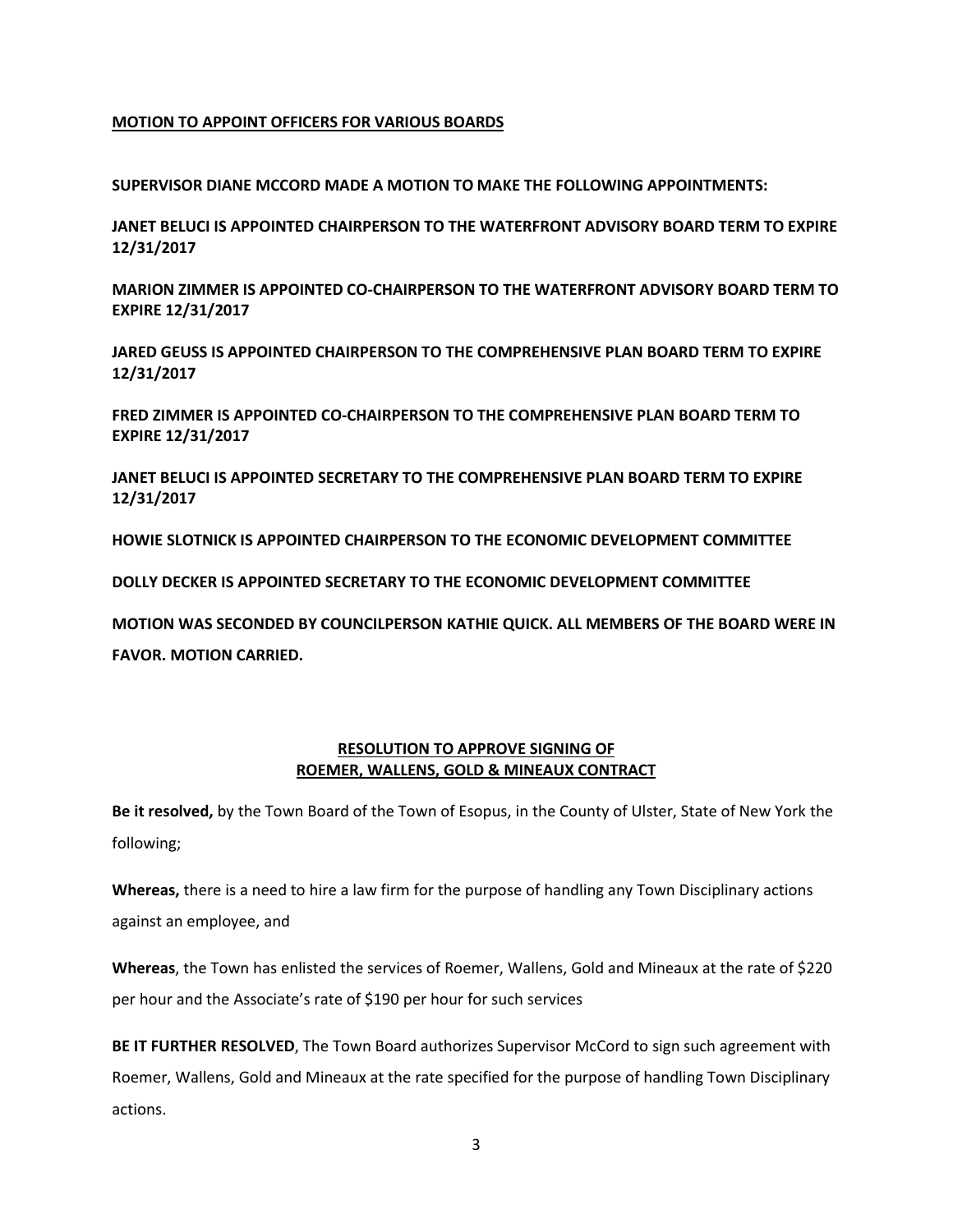| <b>Resolution offered by:</b> | <b>Councilperson Wayne Freer</b>      |
|-------------------------------|---------------------------------------|
| Seconded by:                  | <b>Councilperson Gloria Van Vliet</b> |

**The vote of the Town of Esopus Town Board being as follows:**

| <b>Councilperson Gloria Van Vliet</b> | Ave |
|---------------------------------------|-----|
| <b>Councilperson Wayne Freer</b>      | Ave |
| <b>Councilperson Jared Geuss</b>      | Ave |
| <b>Councilperson Kathie Quick</b>     | Ave |
| <b>Supervisor Diane McCord</b>        | Ave |

**Resolution duly adopted.** 

### **DISCUSS LOCAL LAW TO APPOINT ALTERNATE PLANNING & ZBA MEMBERS & ADOPT CHAPTER 35**

A follow up discussion on the public hearing regarding the appointment of Alternate Planning and ZBA members and to adopt chapter 35 to the Town Code. Paul Kellar, Attorney for the Town, had some concerns with the way the proposed local law read regarding the alternates. Town Board members felt they would like to pursue having alternates, but the verbiage needs to change to ensure those alternates attend every meeting so they are capable of voting on cases that may be before them. This information will be given to Paul Kellar to see how we proceed.

## **COMPUTER CONSULTANT RECOMMENDATIONS**

**A MOTION WAS MADE BY COUNCILPERSON WAYNE FREER TO APPROVE THE RECOMMENDATIONS MADE BY COMPUTER CONSULTANT NICK MONACO TO ENSURE THE SAFETY OF OUR COMPUTER NETWORK. THE MOTION WAS SECONDED BY COUNCILPERSON KATHIE QUICK. ALL MEMBERS PRESENT WERE IN FAVOR. MOTION CARRIED.**

## **Time Warner Cable – Garth Warren letter**

Garth Warren sent a letter to the Town Board asking them to consider the new rental rates which are being imposed by TWC/Spectrum. The Board discussed the letter and determined the Town does not have a current contract with Time Warner Cable. When one is presented, a recommendation can be made at the Board's discretion.

## **Message from the Association of Towns – State's Property Tax Savings Plan Proposal**

Councilperson Kathie Quick updated the Board on several issues that were discussed at the Association of Towns meeting. She said the common theme was the need for Towns to stand together; home rule is being threatened. AIM and CHIPS funding can be affected. The Towns want to make sure the home rule applies to wind and solar energy.